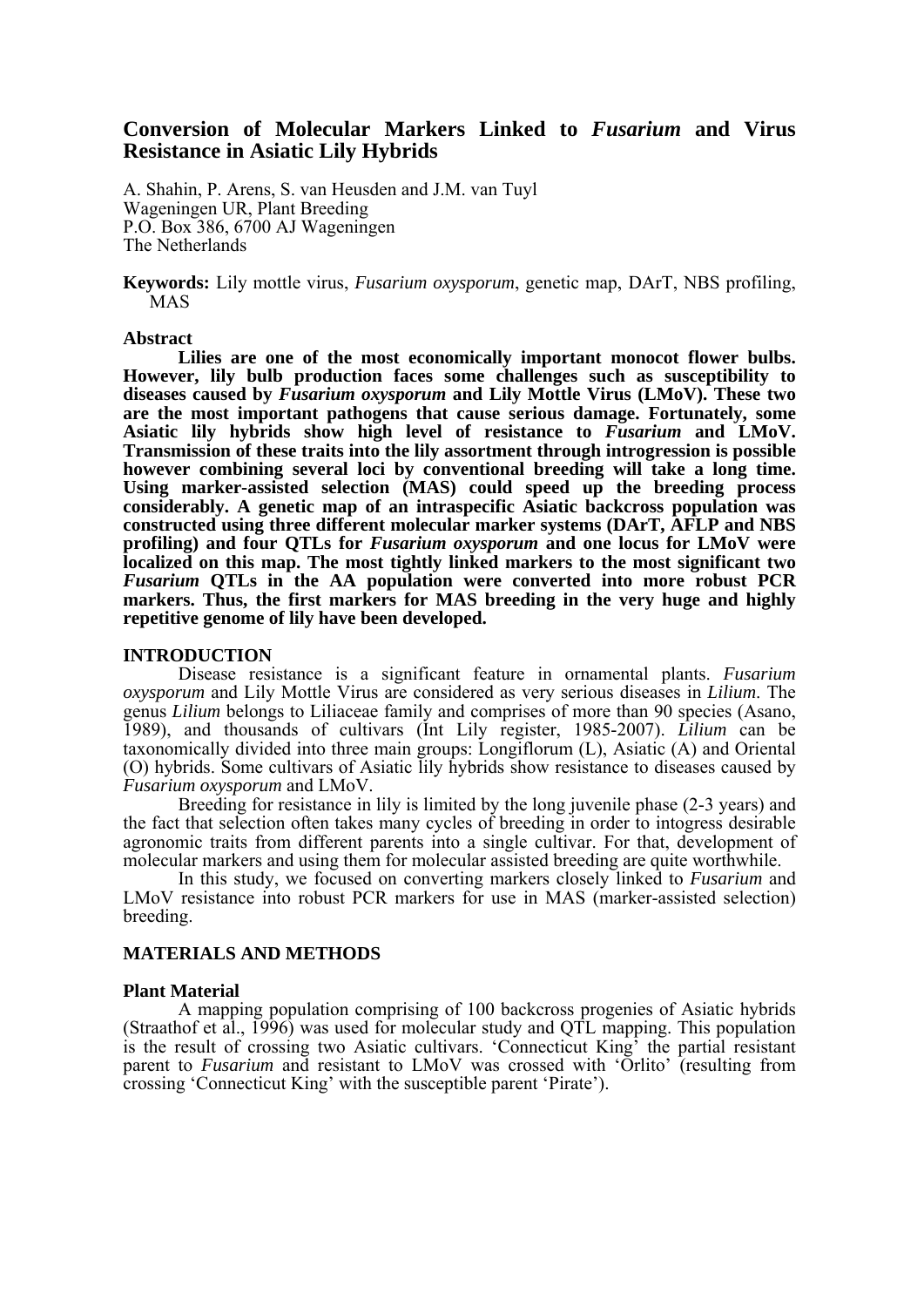## **Molecular Markers**

Three different molecular marker types were produced and used for genetic map of the AA population. In 2002, the first genetic map of this population was published using AFLP marker in which they used two different restriction enzyme combinations (*Pst*I/*Mse*I and *EcoR*I/*Mse*I). Later on, two other sets of molecular markers were produced (NBS-profiling and DArT) and added to this genetic map. The nucleotidebinding site (NBS) profiling were produced according to Van der Linden et al. (2004) using two primers (NBS3 and NBS6) in combination with several restriction enzymes (*Mse*I, *Alu*I, *Taq*I, *Hae*III and *Rsa*I). In total, 278 NBS markers were generated. The other molecular marker set consists of markers using DArT (Diversity Arrays Technology) which is based on micro-arrays that allow screening hundreds of markers simultaneously. The dominant DArT markers were produced in the AA population (Khan, 2009) using two restriction enzyme combinations (*Pst*I/*Mse*I and *Pst*I/*Taq*I). The digested DNA fragments of 'Connecticut King' and 'Orlito' were individualized by insertion into bacterial vector and cloning. A total of 3072 cloned fragments of both parents resulted, 11% of them (338) were polymorphic and were used in mapping. As a result, 33 linkage groups were constructed using JoinMap 3.0 software (Van Ooijen and Voorrips, 2001).

# **QTL Analysis**

Four QTLs for *Fusarium* resistance were identified in the AA genetic map, in addition to single dominant locus for LMoV (van Heusden et al., 2002) using MapQTL Version 4.0 (Van Ooijen et al., 2000). The four QTLs with the level of significance are presented in Table 1.

## **Conversion of DArT Markers**

Colony PCR using forward and reverse primers within the multiple cloning site of the TOPO-vector (Invitrogen) was carried out to sequence DArT markers of interest. The colony PCR reaction 20 μl consists of: 1 μl of culture (liquid media of the DArT clone), 2 μl of each universal forward and reverse primer (10 pmol/μl, M13), 0.8 μl of 5 mM dNTPs, 2 μl of  $10\times$  superTaq buffer, 0.08 μl of Taq polymerase (Supertaq) and 12.12 μl H2O. The next step was to sequence the amplified fragments. The sequence reaction 10 μl contains: 1 μl of DNA fragment, 4 μl BigDye mixA,  $0.5$  μl of M13 (10 pmol/μl) forward or reverse primer and  $4.5 \mu l$  of  $H_2O$ .

Primers based on DArT marker sequences were tested on 100 individuals from the AA population and the parents. Segregation patterns of the PCR fragment were compared with the scoring of the DArT marker.

## **RESULTS**

## **Conversion of** *Fusarium* **QTLs**

**1. First QTL of** *Fusarium* **Resistance.** The most significant QTL for *Fusarium* resistance (Table 1) is located on linkage group 5 of the AFLP genetic map (van Heusden et al., 2002), and on linkage group 4 of the new generated genetic map after addition of NBS and DArT markers (Fig. 1). This QTL was flanked by two AFLP markers: CKP31M52-12 and CKP31M59-21, and in between three DArT markers (CKPstTaq\_73, CKPstTaq\_92 and CKPstTaq\_205) localized. After running colony PCR and sequencing reaction for CKPstTaq\_92 and CKPstTaq\_205, we found out that these two fragments have similar sequences with minor indels differing between them. Two different primer combinations were designed based upon these indels and tested in the parents ('Connecticut King' and 'Orlito') and the progeny. The amplified fragments behave like a dominant marker with 1:1 segregation from 'Connecticut King' (Fig. 2). Similarly, CKPstTaq\_73 marker was sequenced and many primer combinations were designed and tested. However, only one succeeded in reflecting the segregation pattern of the original DArT marker.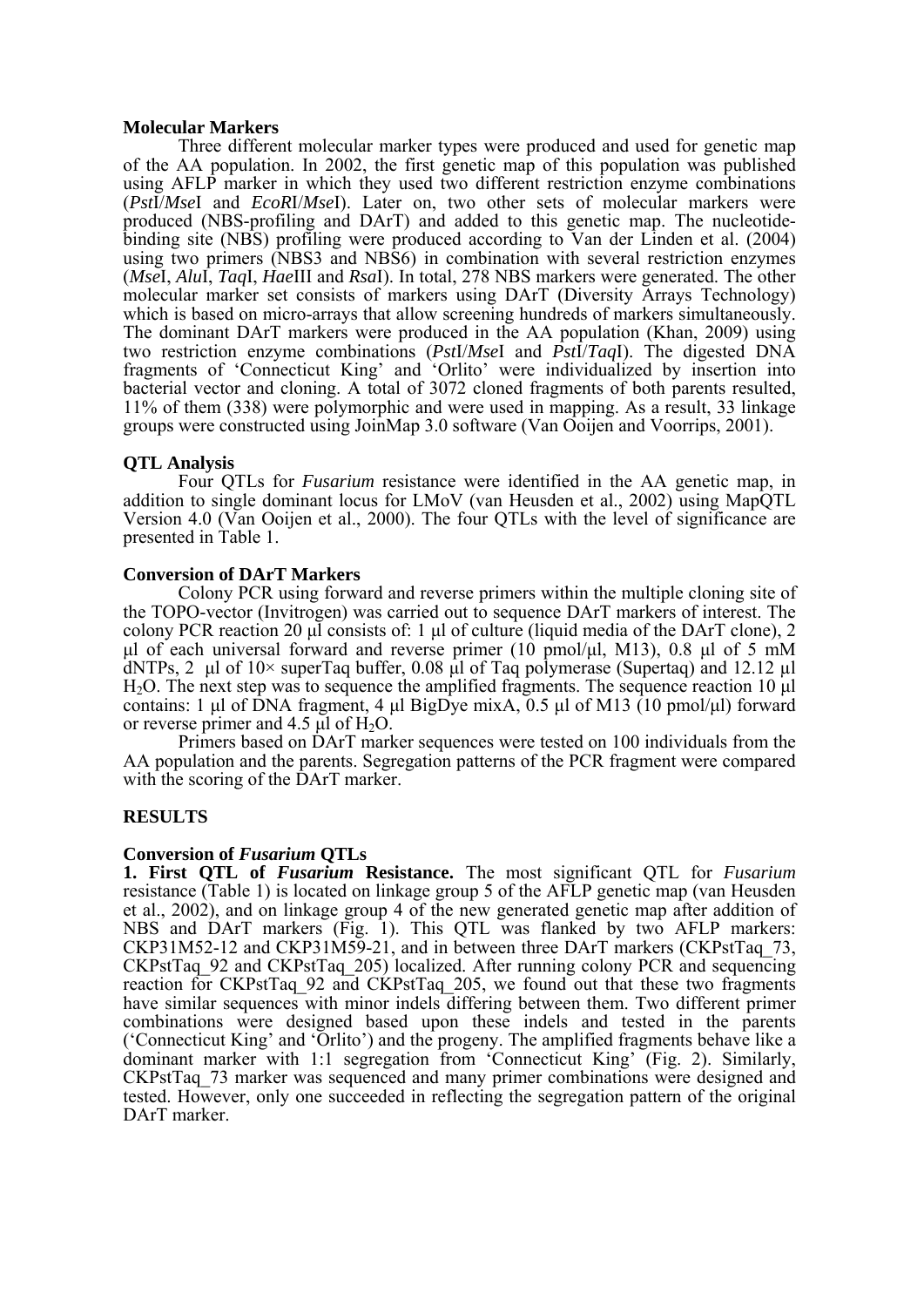**2. Second QTL of** *Fusarium* **Resistance.** A second QTL for *Fusarium* resistance in lily is located on the first linkage group of the AFLP genetic map and on the  $7<sup>th</sup>$  linkage group of the new map of the AA population (Fig. 3). This QTL was detected with two AFLP markers (CKE40M52A-27 and CKE41M52A-35), and one DArT marker (CKPstTaq\_116) localized within this QTL. Our work was focused on the conversion of this DArT marker. The primer combination that was designed according to the sequence of this DArT marker generated monomorphic bands in the parents. For that, the amplified bands in 'Connecticut King' as well as in 'Orlito' were sequenced and some SNPs (single-nucleotide polymorphism) were detected. The SNPs were used to design specific primers for the resistant parent. The new primer combination was able to generate a polymorphic fragment which segregation fits with the segregation of the original CKPstTaq\_116 DArT marker.

#### **LMoV Resistance**

The resistance to LMoV was found on the top of linkage group 9, and the nearest marker (AFLP marker) was 9cM far away (van Heusden et al., 2002). Later on, this resistance was detected on linkage group 20 in the new genetic map and the nearest marker is a NBS marker (3md34, 7.5cM) (Fig. 4). This NBS marker was segregated in the two parents (3:1 segregation in the population). The marker length was expected to be around 600 bp. In order to produce a PCR marker, this band was excised from the gel for both parents and sequenced. Several SNPs were detected between the parents and they were used to develop a CAPS (cleaved amplified polymorphic sequence) marker. Unfortunately, this effort did not succeed in producing a PCR marker for LMoV.

## **DISCUSSION**

Developing and mapping of new molecular markers in lily is quite important. The new molecular markers techniques (NBS profiling and DArT markers), provided new information and covered more parts of lily's genome. For that, a better quality genetic map was produced which give more possibility to proceed with genetic and breeding work. In the AA population, the first genetic linkage maps were produced using AFLP markers. AFLP technology generates a lot of polymorphism. However, converting and reproducing these markers are time consuming and rather difficult in a genome which has highly repetitive DNA like lily.

NBS-profiling is based on the fact that resistance genes generally have highly conserved motifs, which were used to design primers and amplify candidate genes for resistance in different species (Calenge et al., 2005). In lily, NBS markers generated many polymorphic bands. One of these markers was linked to LMoV resistance. However, the challenging point in this marker is that a considerable part of the obtained sequence consists of a know retro-element. The conversion of this marker was unsuccessful until now mainly because of the repetitive nature of the DNA.

Diversity array technology (DArT) was developed originally in rice (Jaccoud et al., 2001), and has been applied successfully for several crop such as *Sorghum bicolor* (Mace et al., 2008). Production and mapping of DArT markers were of a great help to accomplish the goal of this study. Since DArT markers were ligated and inserted into *E. coli* bacteria, the amplification and sequencing of these markers can be achieved much easily as compared with other marker types such as AFLP and NBS. The bigger length of the DArT fragments (average 1 kb) enhances the chance to find polymorphisms and the hybridization step is likely crucial in selection against highly repetitive sequences.

For two out of the four QTLs for *Fusarium* robust PCR markers were produced. Unfortunately, however, the other two were not associated with any DArT marker. Therefore, no effort was done to convert these QTLs. Later on, more molecular markers will be produced hoping to end up with markers within these two areas as well. The converted markers efficiency will be tested in a wide set of germplasm to validate them, which is the next step before using them in breeding programs.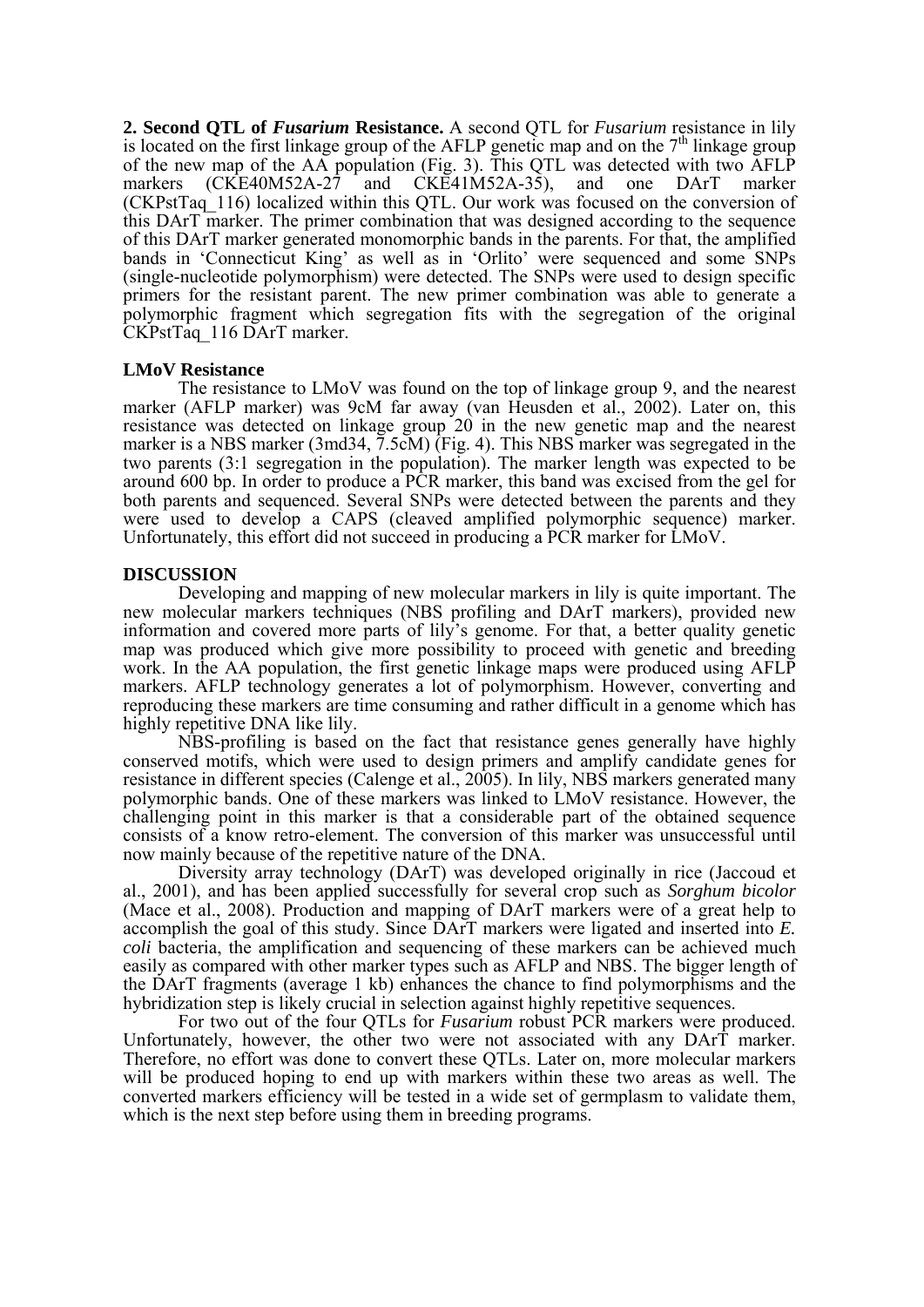#### **ACKNOWLEDGEMENTS**

Special thanks for Gerard Van der Linden who developed the NBS markers and Martijn van Kaauwen and Henk Schouten who developed the DArT markers**.** 

#### **Literature Cited**

- Asano, Y. 1989. *Lilium*. In: Y. Tsukamoto (ed.), The grand dictionary of horticulture. Shogakukon, Tokyo, Japan 5:198-209.
- Calenge, F., Van der Linden, C.G., Van de Weg, E., Schouten, H.J., Van Arkel, G., Denancé, C. and Durel, C.E. 2005. Resistance gene analogues identified through the NBS-profiling method map close to major genes and QTL for disease resistance in apple. TAG Theoretical and Applied Genetics. 110:660-668.

International Lily Register, 1985-2007./www.rhs.org.uk/plants/registration

- Jaccoud, D., Peng, K., Feinstein, D. and Kilian, A. 2001. Diversity arrays: a solid state technology for sequence information independent genotyping. Nucl. Acid. Res. 29:e25.
- Khan, N. 2009. A molecular cytogenetic study of intergenomic recombination and introgression of chromosomal segments in lilies (*Lilium*). PhD-thesis, Wageningen University.
- Mace, E., Xia, L., Jordan, D., Halloran, K., Parh, D., Huttner, E., Wenzl, P. and Kilian, A. 2008. DArT markers: diversity analyses and mapping in *Sorghum bicolor*. BMC Genomics 9:26.
- Straathof, Th.P., van Tuyl, J.M., Dekker, B., van Winden, M.J.M. and Sandbrink, J.M. 1996. Genetic analysis of inheritance of partial resistance to *Fusarium oxysporum* in Asiatic hybrids of lily using RAPD markers. Acta Hort. 414:209-218.
- Van der Linden, C.G., Wouters, D.C.A.E., Mihalka, V., Kochieva, E.Z., Smulders, M.J.M. and Vosman, B. 2004. Efficient targeting of plant disease resistance loci using NBS profiling. TAG Theoretical and Applied Genetics 109:384-393.
- Van Heusden, A.W., Jongerius, M.C., van Tuyl, J.M., Straathof, T.P. and Mes, J.J. 2002. Molecular assisted breeding for disease resistance in lily. Acta Hort. 572:131-138.
- Van Ooijen, J.W. and Voorrips, R.E. 2001. JoinMap<sup>TM</sup> version 3.0: Powerful genetic linkage mapping made easy. Plant Research International, Wageningen, the Netherlands.
- Van Ooijen, J.W., Boer, M.P., Jansen, R.C. and Maliepaard, C. 2000. MapQTL<sup>TM</sup> version 4.0: Software for the calculation of QTL positions on genetic maps. Plant Research International, Wageningen, the Netherlands.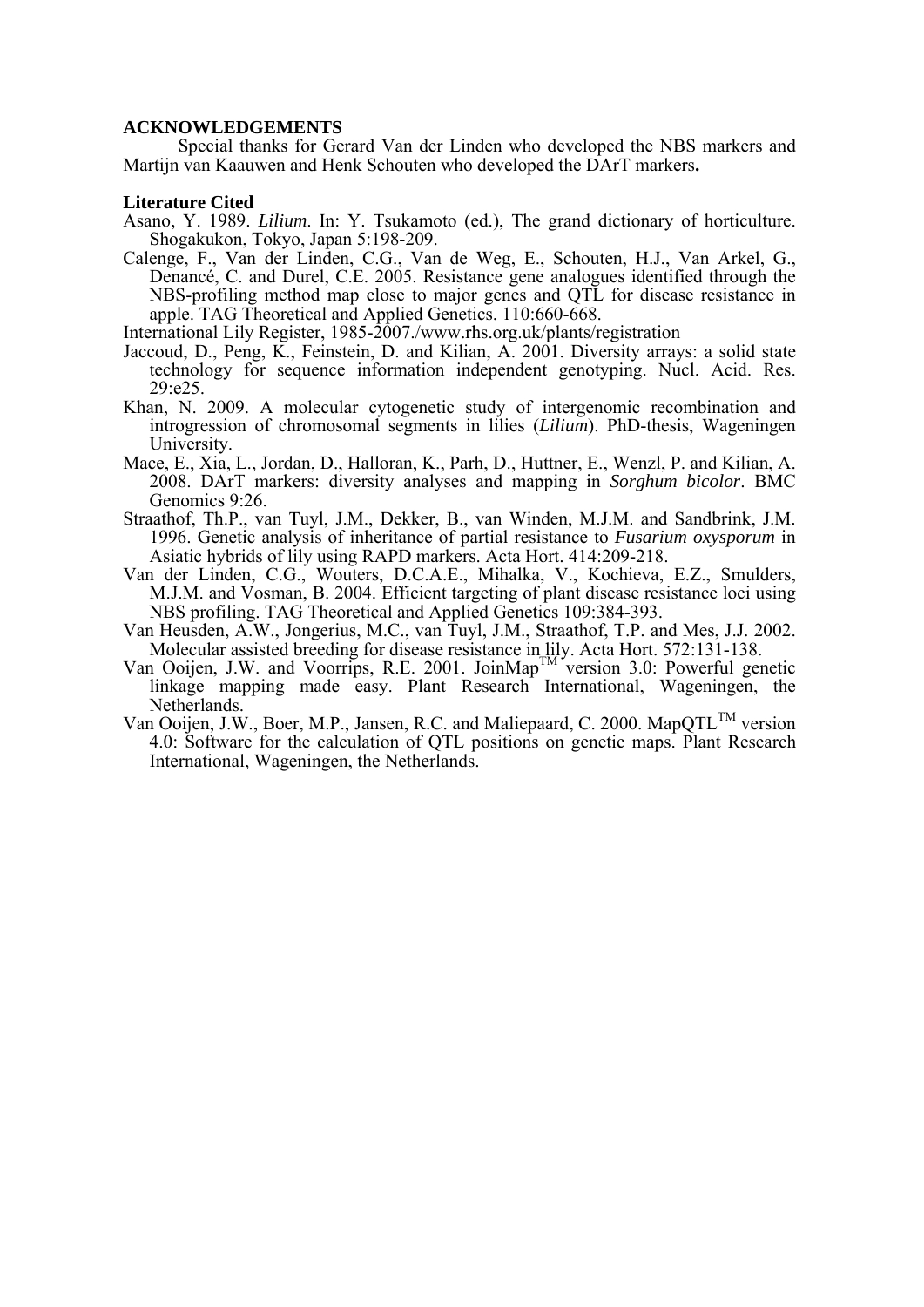# **Tables**

Table 1. List of chromosomal regions with a significant linkage to *Fusarium* resistance in 1992, 1993, 1994 or 1999 (Van Heusden et al., 2002).

| Linkage group<br>(and position on map)   | 1992   | 1993   | 1994  | 1999  | Marker in region with highest<br>linkage |
|------------------------------------------|--------|--------|-------|-------|------------------------------------------|
| Linkage group 1<br>$(17-27 \text{ cM})$  | ****   | $\ast$ |       | ****  | E41M52A-35, E40M52A-27                   |
| Linkage group 5<br>$(65-90 \text{ cM})$  | ****** | ****   | $***$ | ***** | P31M52-12, P31M59-21                     |
| Linkage group 13<br>$(35-50 \text{ cM})$ | ***    | $***$  | $***$ | ****  | E41M52A-1                                |
| Linkage group 16<br>$(0-20 \text{ cM})$  | ***    | ****   | *     | $***$ | E41M52A-11, P31M55-1                     |

-, \*, \*\*, \*\*\*, \*\*\*\*, \*\*\*\*\*, \*\*\*\*\*\*, Nonsignificant or significant at P=0.1, 0.05, 0.01, 0.005, 0.001, or 0.0005 respectively by Kruskal-Wallis test.

# **Figures**

#### AA4



Fig. 1. LG 4 of AA population.